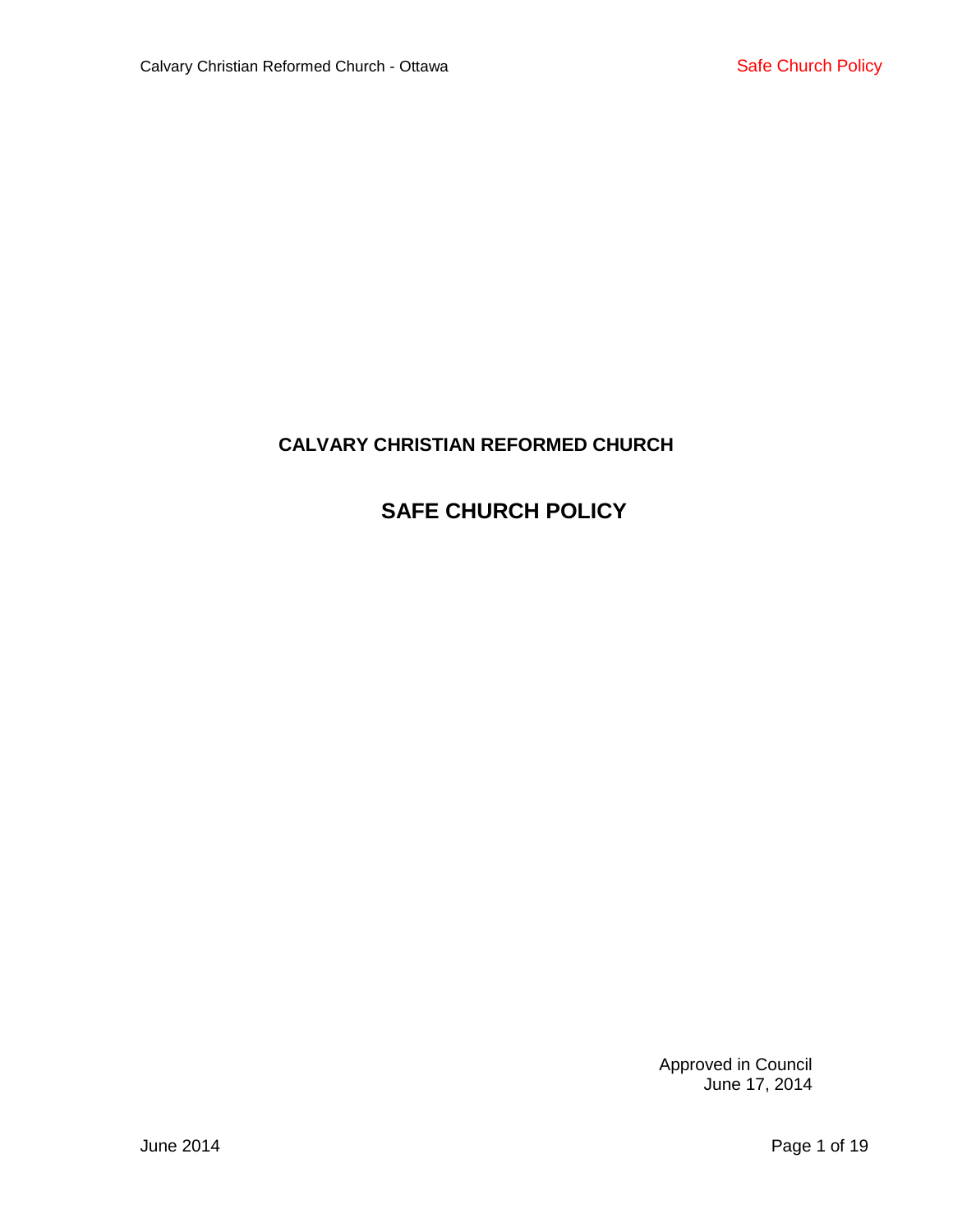# **Table of Contents**

| 5.1                                                               |                                                                          |  |  |  |  |
|-------------------------------------------------------------------|--------------------------------------------------------------------------|--|--|--|--|
| 5.2                                                               |                                                                          |  |  |  |  |
| 5.3                                                               |                                                                          |  |  |  |  |
| 5.4                                                               |                                                                          |  |  |  |  |
| 5.5                                                               |                                                                          |  |  |  |  |
| 5.6                                                               |                                                                          |  |  |  |  |
|                                                                   |                                                                          |  |  |  |  |
| 6.1                                                               |                                                                          |  |  |  |  |
| 6.2                                                               | Code of Conduct for Elders, Deacons, and Other Pastoral Care Workers  10 |  |  |  |  |
| 6.3                                                               |                                                                          |  |  |  |  |
|                                                                   |                                                                          |  |  |  |  |
| 7.1                                                               |                                                                          |  |  |  |  |
| 7.2                                                               |                                                                          |  |  |  |  |
| 7.3                                                               |                                                                          |  |  |  |  |
| 7.4                                                               |                                                                          |  |  |  |  |
|                                                                   |                                                                          |  |  |  |  |
|                                                                   |                                                                          |  |  |  |  |
|                                                                   |                                                                          |  |  |  |  |
| 10.1                                                              |                                                                          |  |  |  |  |
| 10.2                                                              |                                                                          |  |  |  |  |
| APPENDIX I.1 APPLICATION FORM FOR CHILD/YOUTH PROGRAM LEADERS  17 |                                                                          |  |  |  |  |
| APPENDIX I.2 CODE OF CONDUCT FOR CHILD/YOUTH PROGRAM LEADERS  18  |                                                                          |  |  |  |  |
|                                                                   |                                                                          |  |  |  |  |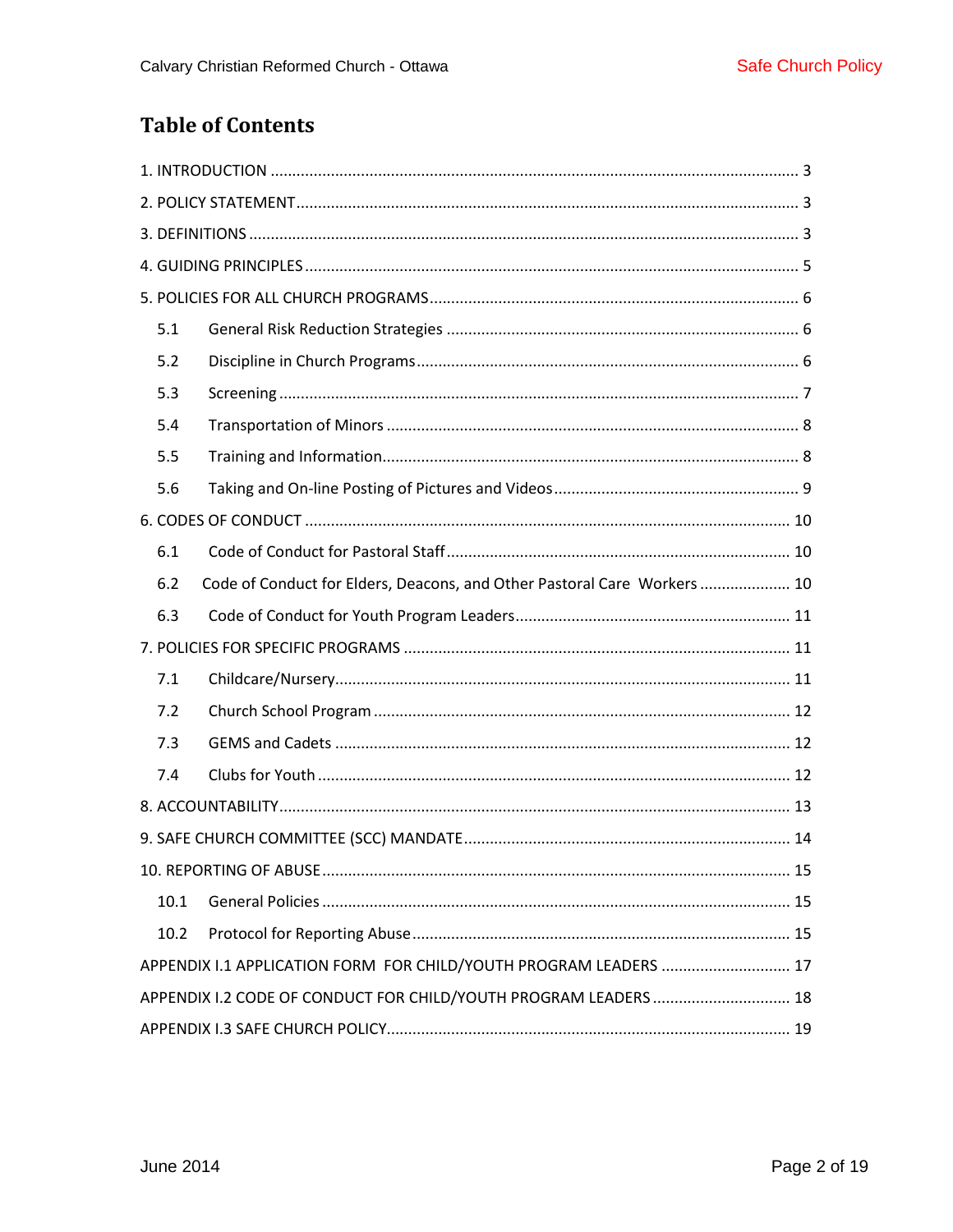# <span id="page-2-0"></span>**1. INTRODUCTION**

Calvary Christian Reformed Church, as one expression of God's family, strives to be a community where every person is treated with respect and embraced in love, regardless of age, race, gender, or socio-economic status. We are committed to creating an environment that nurtures the dignity and safety of every person.

We acknowledge that sin still finds expression within our church. One expression of sin is the misuse of power and abuse of other people. The root of all forms of abuse is the irresponsible use of power, including the betrayal of trust within the body of Christ. We celebrate that Christ died to set us free from the bondage of sin. But, until Christ returns, Calvary Church needs to take deliberate measures to guard against the sin of abuse. The following Safe Church Policy is one of those measures.

# <span id="page-2-1"></span>**2. POLICY STATEMENT**

Calvary Church will strive to create a safe environment for worship, learning and fellowship for all members and visitors of Calvary CRC and in particular for the youth, volunteers, and staff who participate in programs and activities through on-going implementation of the following preventive measures:

- 1. Adoption and adherence to the Safe Church Policy for all church programs and activities.
- 2. Ensure that the Policy is read and that applicable forms are completed. The forms will be retained in a secure location under the direction of the Safe Church Committee (SCC).
- 3. Implementation of specific policies designed for each program.
- 4. Adoption of a protocol to be followed when there are allegations of abuse against any person or when evidence of abuse is recognized.
- 5. Regular training in awareness of abuse and use of the protocol.

# <span id="page-2-2"></span>**3. DEFINITIONS**

**Abuse**: Calvary CRC accepts the definitions of abuse adopted by the Synod of the CRC in 1992:

- **Physical Abuse:** any non-accidental act that violates the dignity of the image of God in another person, inflicting dehumanizing pain or injury. Physically abusive behaviour also includes physical neglect, which means not doing what one is supposed to be doing to meet the physical needs of someone in his or her care.
- **Emotional Abuse:** any attempt to control another person's life through words, threats, fears, and/or deprivation in such a way that it impairs a person's God-given sense of self-worth.
- **Sexual Abuse:** any sexual experience forced on one person by another, which may or may not involve physical contact between people. Sexual abuse also includes any role-inappropriate sexual encounter, even if consensual at the time.

**Adult:** A person who is eighteen years of age or older.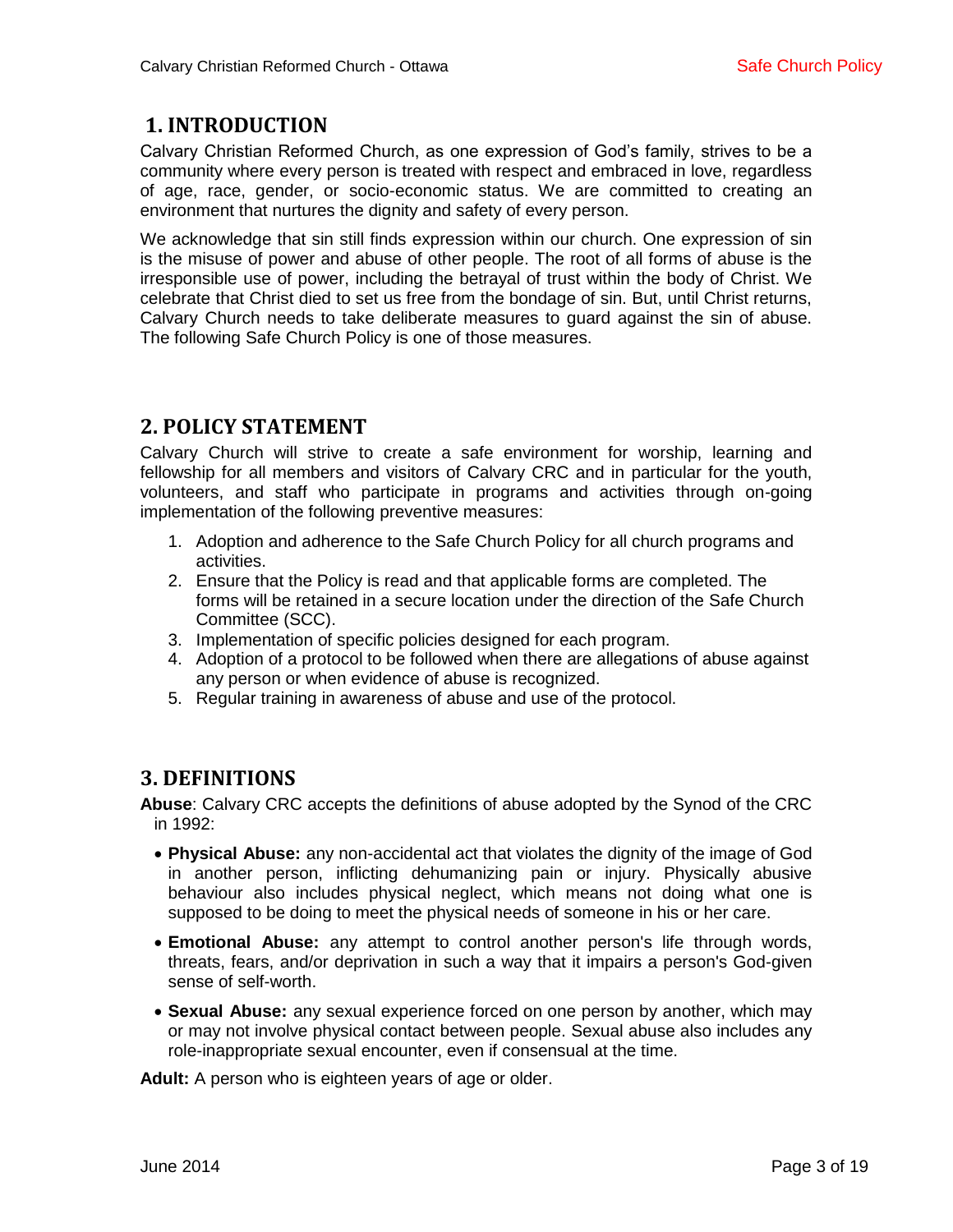- **Calvary CRC, Calvary Church, the church,** or **the congregation** refers to Calvary Christian Reformed Church of Ottawa, Canada.
- **Children/Youth:** In general, these terms are used to refer to all children under the age of eighteen. Specific age designations for specific policies are identified in the relevant section for each program.
- **Council** or **Church Council**: The body of elders and deacons of Calvary Church who serve as its highest governing body, with responsibility for supervising the life and doctrine of the congregation.
- **Leaders**: Persons who give leadership in any of Calvary's ministries/programs, including but not limited to church school teachers, Youth group leaders and counsellors, leaders of short-term activities, and officebearers (elders and deacons).
- **Member:** A person who has formally joined Calvary Church or who participates regularly in the worship and the community life of Calvary Church.
- **Ministries:** Programs or activities accountable to the leadership of Calvary CRC.
- **Administrative Team:** The supervisory body maintaining and administering records, policies and procedures regarding staff personnel, with responsibility for implementation of the Safe Church Policy in church programs.
- **Ministry Team:** The supervisory body for all church programs.
- **Minor:** A person who is considered not fully responsible/accountable by reason of age, as defined in the relevant statutes of the Province of Ontario.
- **Minister/Pastor**: Anyone called and ordained to serve as ministry personnel at Calvary Church.
- **Nursery Attendant:** A volunteer supervising infants and children in Calvary CRC's Nursery.
- **Police records check**: A search by the police for records of criminal convictions, using a national database. Police Records Checks are one screening tool in abuse prevention policies.
- **Safe Church Team:** A team of representatives of the Christian Reformed Churches within Classis Eastern Canada who are appointed by and report to Classis Eastern Canada with the mandate to a) provide information, training and resources to individual churches on matters relating to the recognition, prevention and understanding of abuse, b) to respond to allegations of abuse by ordained or unordained leaders within a congregation, c) provide advice to church councils on appropriate actions, and d) promote abuse prevention within the classis.

**Vulnerable Person**: A person who on account of age or mental or physical impairments or temporary distress has special needs for protection.

**Youth programs**: Any activity which is sponsored by the leadership of Calvary Church for the benefit/education of children and youth. Official church youth programs can be identified as those for which participation is requested or urged via the weekly bulletin, or any flyer printed with the knowledge or consent of members of the Ministry Team of Calvary.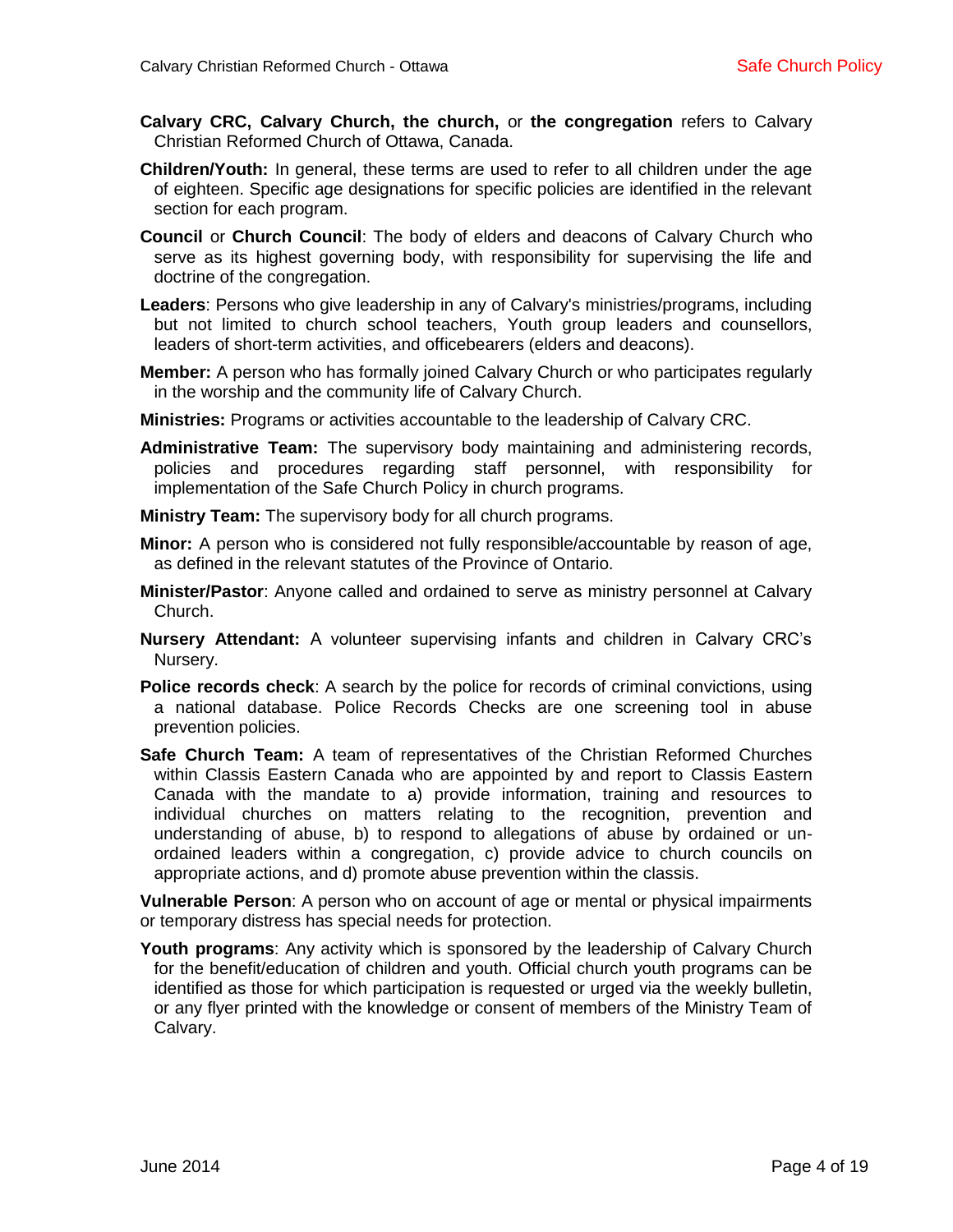### <span id="page-4-0"></span>**4. GUIDING PRINCIPLES**

- 1. All people are image bearers of God, worthy of respect, and therefore must be treated in a manner that respects dignity and does not demean them in their own eyes or in the eyes of others. Human sexuality is also a gift of God to be respected, valued and celebrated.
- 2. Abuse of any person is not acceptable and will not be tolerated. We will strive to foster the development of healthy relationships and prevent abuse in our ministries. To the best of our ability, we will avoid situations that may give rise to abuse, unfounded allegations of abuse, or the appearance of impropriety.
- 3. All leaders at Calvary CRC are urged to be vigilant against abuse and will be held accountable for their words and actions. Those leaders who violate the standards of conduct expected of them (as outlined in Codes of Conduct, section 6) will be subject to disciplinary measures by the Calvary CRC Administrative Team (refer to items 4.8 and 10.2.7).
- 4. While parents have the primary responsibility for the care and nurture of their children, Calvary CRC and the larger community also share in the responsibility to protect and promote the well-being of all children.
- 5. By the grace of God, healing is possible for victims of abuse. Healing is assisted through the ministry of the church and wise professional counselling, which should be offered as early as possible. Financial assistance when needed is provided by the Classis Eastern Canada Safe Church Team counselling fund. Confidentiality is respected.
- 6. By the grace of God, forgiveness and restoration to church fellowship is possible for repentant offenders and can be assisted through the ministry of the church and wise counselling. In some cases, however, appropriate long-term restrictions may be necessary.
- 7. Authority vested in the leadership of Calvary Church, both ordained and nonordained, must be exercised with the highest of ethical standards. Leaders have a special responsibility to take preventive and corrective measures.
- 8. When reports of suspected abuse occur, appropriate investigative and corrective actions will begin without delay. All actions will support healing, repentance, and restoration of the abused and the abuser. For abusers, these actions may include disciplinary measures, up to and including denial of volunteer or paid positions and other privileges of church membership. After satisfactory resolution, suitability for return to a volunteer or paid position will be reviewed. Should an abuser leave the congregation prior to an adequate resolution of the issues involved, Calvary will advise the receiving church of the outstanding issues, while maintaining appropriate discretion and confidentiality.
- 9. Abuse is also a crime punishable under federal and provincial laws in Canada. The Bible teaches respect for the mandate of civil authorities to maintain justice; we pledge to co-operate with them in the implementation of laws prohibiting abuse. All allegations of abuse of a minor will be reported without delay to the Children's Aid Society and/or police, as required by provincial law. As a church, however, we will not leave the matter of abuse and its impacts to the law courts and social services alone, because abuse and healing also have a spiritual dimension. The church has its own calling, as Christ's ambassadors, to offer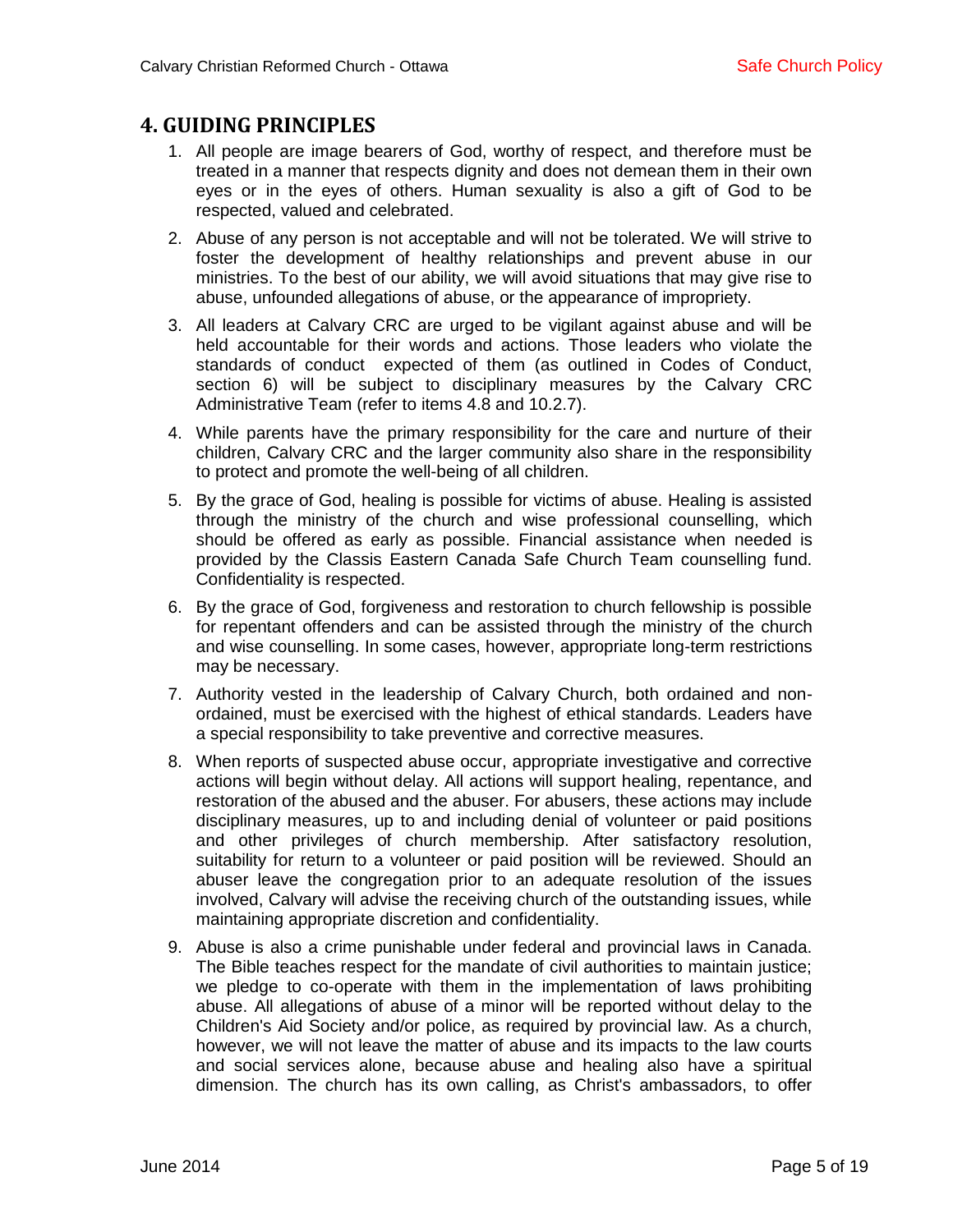protection for children, warn against the abuse of authority, and provide a healing ministry for those whose lives have been affected by the sin of abuse.

### <span id="page-5-0"></span>5. **POLICIES FOR ALL CHURCH PROGRAMS**

This policy applies to all programs and activities held within Calvary Church facilities and/or sponsored by Calvary on a regular basis.

#### <span id="page-5-1"></span>**5.1 General Risk Reduction Strategies**

**Access**: All rooms used for meetings will have windows in or near the doors. Windows will not be covered or obstructed at any time.

**Supervision**: Two or more adults should be present for all activities involving minors or vulnerable persons, though not necessarily in the same room. When only two adults are present for an activity involving only one or two participants, the activity should be done in a context that is visible to others. If this is not possible, someone should be notified of the situation.

**Meetings**: Adults will meet one on one with minors or vulnerable persons only in public spaces or locations where they are clearly visible to others. Meetings for the purposes of pastoral care should occur in a public space or with the accompaniment of another pastoral worker or spouse (with exceptions discussed in 6.1.2 and 6.2.3). All leaders and volunteers are expected to exercise discretion and avoid situations that may lead to perceptions of impropriety.

In the event that a teacher or counsellor finds they are unexpectedly alone with a group of minors, the scheduled class/event need not be cancelled. In order to proceed, the following actions ought to take place:

- a) the leader tailor the event to be a full group activity
- b) the activity ought to take place in a common area, i.e., in open view
- c) the minors ought to be told why a counsellor/teacher is not present (Unplanned absence)
- d) if there are other adults in the building, they ought to be notified of the change in circumstances.

**Out-of-Town trip**: Any leader of Calvary CRC who travels out of town on Calvary CRC business with one other person will inform his/her ministry head or the chair of the governing body ahead of time.

#### <span id="page-5-2"></span>**5.2 Discipline in Church Programs**

All discipline is carried out in love, not anger. The goal of discipline is change in behaviour, never vengeance. The following guidelines apply for all children's and youth programs:

- 1. Corporal punishment is not appropriate under any circumstances.
- 2. Abusive verbal punishment (insults, yelling) is not permitted.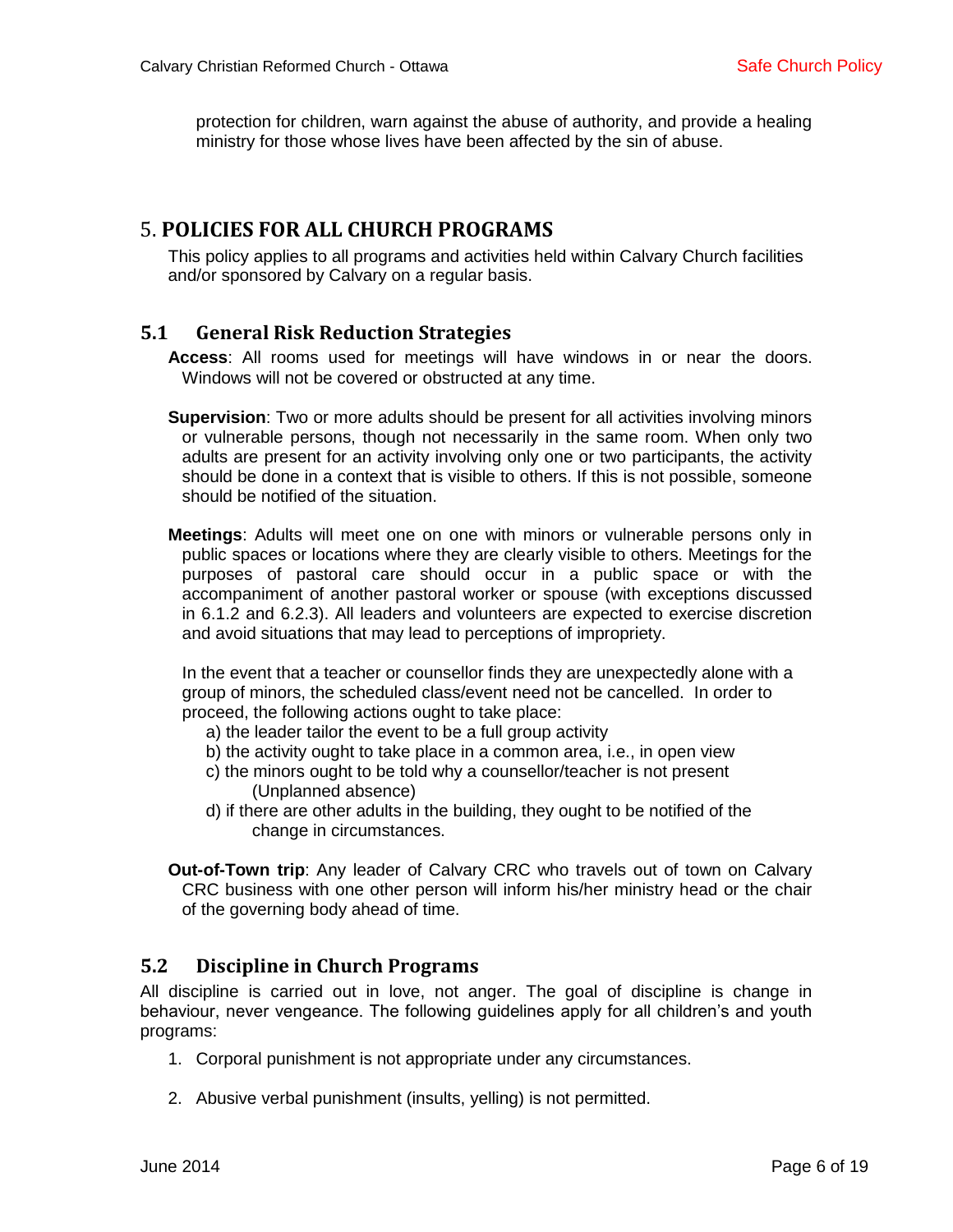- 3. Concerns about recurring behavioural issues will be reported to the program supervisor.
- 4. When a young person misbehaves beyond the need for minor correction or persists in a pattern of misbehaviour, the parent or guardian will be informed and involved in remedial response.
- 5. If young persons misbehave, leaders should try to:
	- distract them with another activity;
	- help them focus on other acceptable behaviour;
	- isolate them from others; time-outs should be age-appropriate.
- 6. When misbehaviour is an ongoing problem, an aide should be provided for the classroom.
- 7. Evidence of abusive behaviour by the teacher or leader will be reported, using the established protocol (see section 10, Reporting of Abuse, page 11).

#### <span id="page-6-0"></span>**5.3 Screening**

- 1. Any member of the congregation who has reason to think that any staff or volunteers of Calvary might not be acceptable for work with young or vulnerable persons should inform a member of SCC or an Administrative Team member.
- 2. A Police Records Check must be provided by paid staff, any leaders with child/youth programs and other persons in responsible positions in our church. If they are absent from our church for a period of six months or more and wish to continue as paid staff or volunteer leaders upon their return, they must reapply and provide a new Police Records Check.
- 3. All elders and deacons will provide a Police Records Check as soon as possible after ordination/installation. Nominees will be informed of this requirement when they are notified of their nomination.
- 4. All paid staff will submit a completed Police Records Check before they assume their responsibilities.
- 5. Anyone must be in regular attendance at our church for at least six months before they apply to volunteer with the child/youth programs in our church. They must complete the application form (Appendix I.1), including references, review the Safe Church Policy, and provide a police records check.
- 6. When large numbers of volunteers are needed for short-term or occasional activities, such as Vacation Bible School or nursery duty, those who will not have opportunity to meet alone with children will be exempt from the provisions of paragraph 5.3.5. Everyone will be provided with a copy of the Safe Church Policy and is expected to comply with it. In advance of the event, the leader will recommend to SCC which positions can be exempt; the decision of SCC will be final.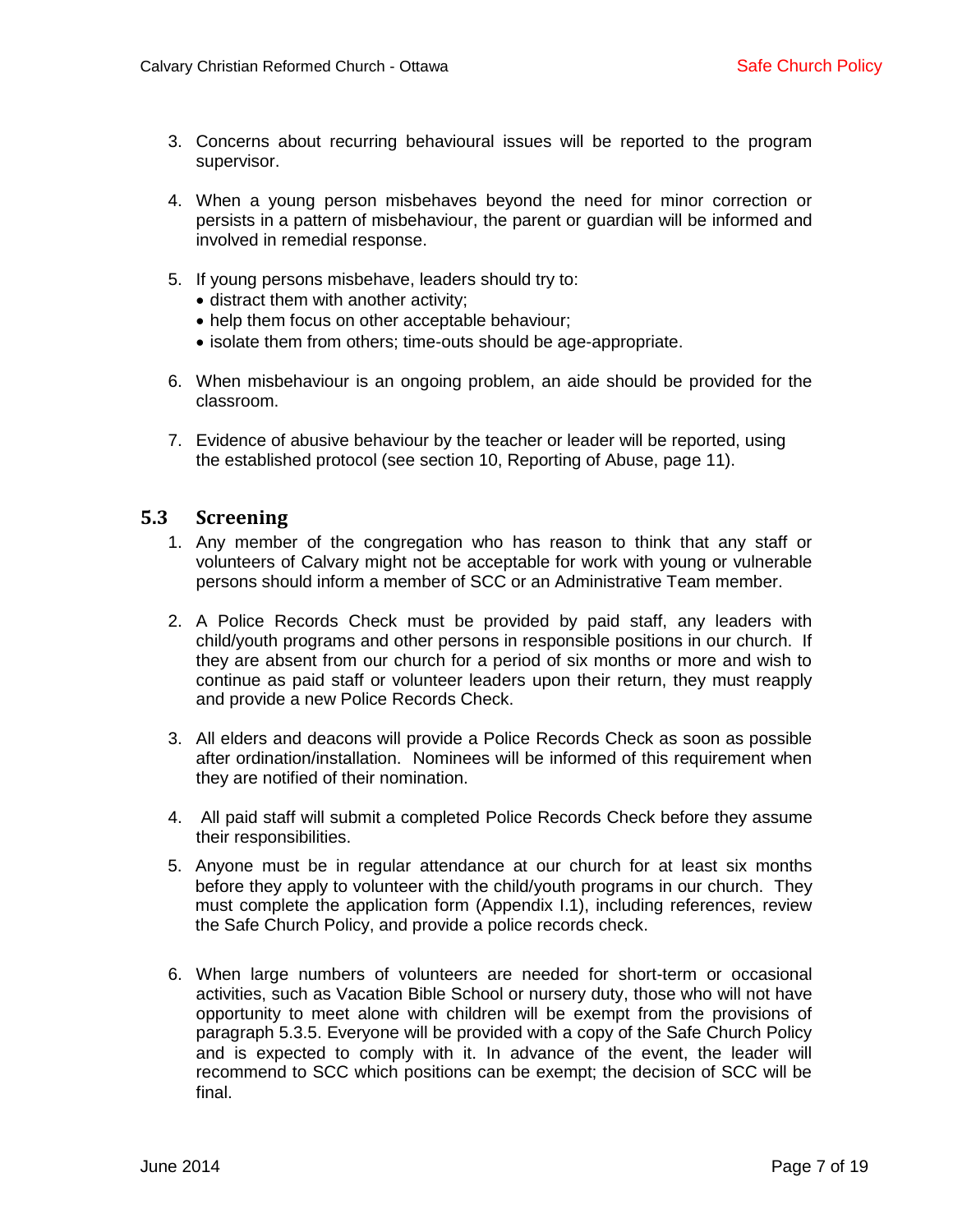- 7. A copy or the original reports of Police records checks and reference checks will be placed in a permanent, confidential file in a locked cabinet in the church, to be consulted only by members of SCC, the Chair of the Administrative Team and the Clerk of the church. These documents will be kept on file for at least fifty years as a record of due diligence. Any paid or volunteer staff member may request to see the content of his or her file.
- 8. If a Police Records Check reveals past criminal activity which has no bearing on possible relationships with children and vulnerable adults, SCC may approve that person for activities with children/youth or adults.
- 9. If any member of the congregation is restrained by court order from being alone with a child, SCC and the Administrative Team will be responsible to take steps that comply with such orders.

#### <span id="page-7-0"></span>**5.4 Transportation of Minors**

- NOTE: Arrangements to transport minors between home and church by someone other than the parent or guardian will be considered a private arrangement, not a church arrangement subject to this policy.
	- 1. Persons who chauffeur minors for church activities must be familiar with and concur with this policy. An activity leader may deny someone permission to serve as chauffeur for any particular activity and the leader's decision will be final. Activity leaders must have written permission from parents for these outings.
	- 2. Transportation for church activities will be arranged in advance as much as possible. There will not be fewer than three persons at a time in the vehicle, except by arrangement/agreement with the parent or guardian at the beginning or end of a route.
	- 3. Counsellors or designated volunteers transporting a youth must have parental permission to do so, via a signed consent form. The numbers of passengers in any vehicle will not exceed the number of seat belts in a vehicle.

#### <span id="page-7-1"></span>**5.5 Training and Information**

- 1. All members of Calvary Church will be asked to become familiar with this policy and to suggest improvements.
- 2. All leaders of child/youth programs must:
	- receive training on preventative measures and recognition of the signs of abuse;
	- annually review Calvary's policy and procedures pertaining to abuse;
	- avail themselves of resources to help them meet their responsibilities.
- 3. Leaders of child/youth programs will be encouraged to make use of appropriate educational materials in their programs in order to inform minors and vulnerable persons on how to protect themselves and get help when needed.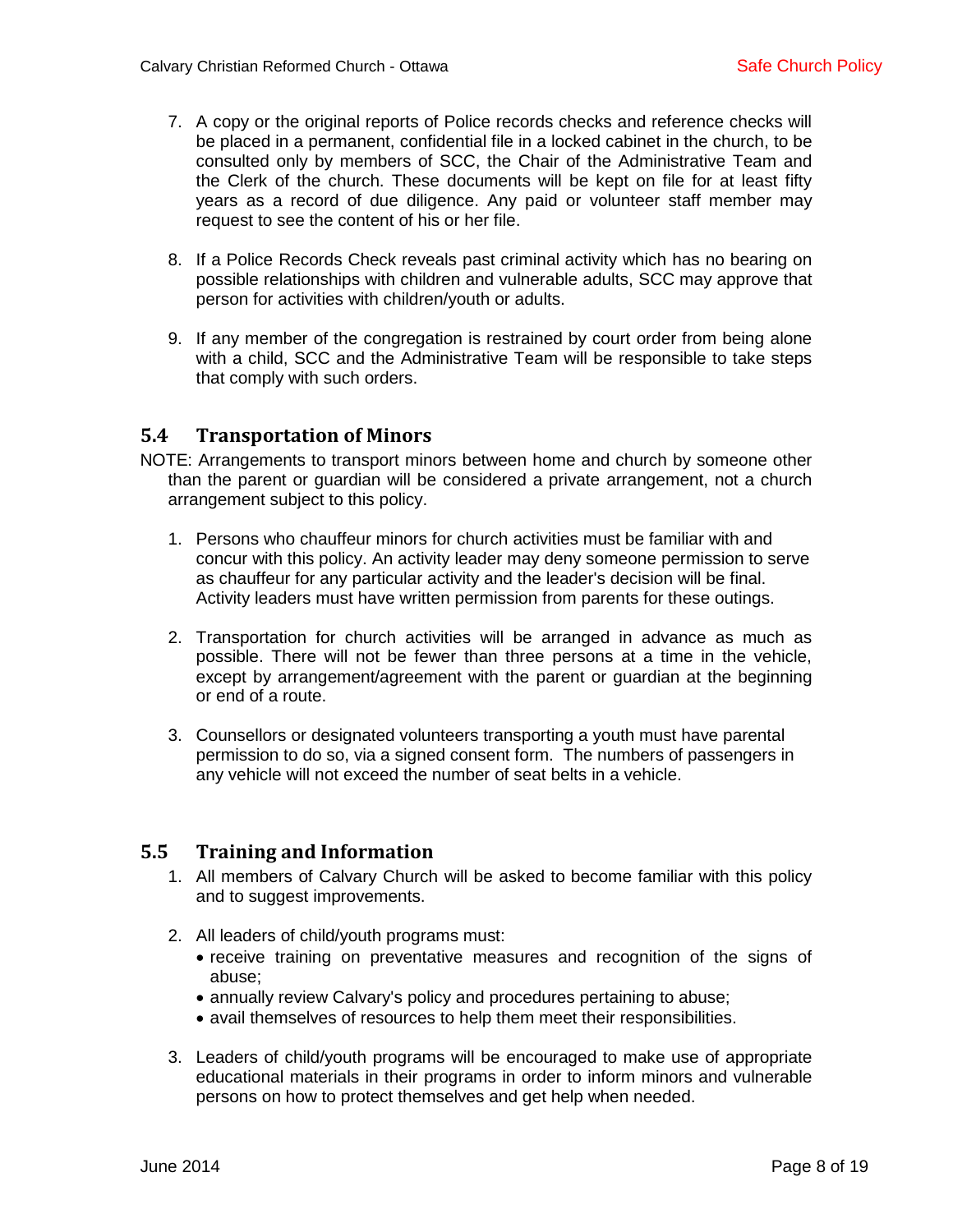### <span id="page-8-0"></span>**5.6 Taking and On-line Posting of Pictures and Videos**

With today's technologies, the on-line posting of an individual's image on social media and other websites can lead to concerns about the individual's privacy and security. Controlling what pictures/videos are taken is difficult as many people have cell phones or other portable devices that can take pictures anywhere. To address this issue the following guidelines have been adopted:

#### **Guidelines for Taking and Posting Pictures/Videos**

Technology now allows for easy taking and posting of pictures on the internet. To seek a balance between allowing its use to foster a friendly environment and promote the community and safeguarding the privacy of individuals the following guidelines have been adopted:

1. The following restrictions apply to the internet posting of pictures and videos taken during programs and activities of Calvary CRC:

- Images where a person under 16 years of age is easily identified will not be posted without the written permission of a parent or guardian. This permission may be obtained on an annual basis via consent forms for program enrollment.

- No GPS, specific address information, last names or other identifying information will be included in posted caption(s) or images or in the properties of the posted file.

- Pastors and Ministry leaders will not, via social media, "tag" individuals in postings and will, to the extent possible, block tagging by others. *("Tagging" is connecting a person's social media profile, such as Facebook, to a posted image.)* 

- Requests to remove a posted image or modify the posted image to obscure an individual's identity will be honoured.

2. Taking pictures or videos in the nursery or Church School classes is not allowed except by persons authorized by the SCC.

3. Pictures and videos taken at large group events are considered safe to post, provided that opportunity is provided for individuals to indicate they do not wish to have their own or their child's image posted. Notification of this opportunity may be included in event announcements, an announcement at the event and/or periodic publication of these guidelines.

4. Reasonable steps will be taken to honour requests by individuals who do not wish to have their own or their child's image posted. It is expected that these same individuals will try to stay out of camera view when they notice a picture being taken.

NOTE: Calvary CRC, its Council, staff and members cannot guarantee that these guidelines will always be followed and will not assume any liability for individuals who fail to respect them.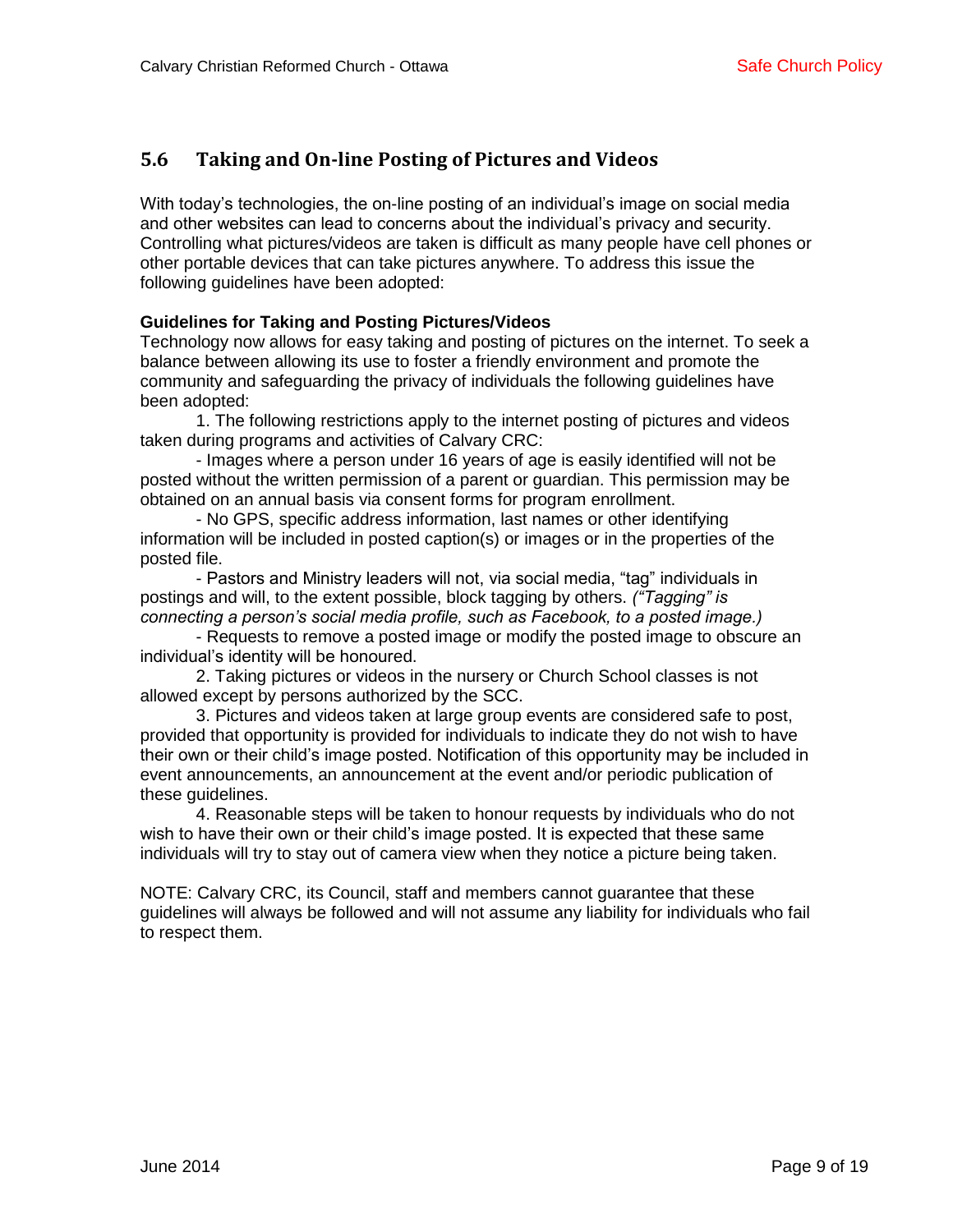## <span id="page-9-0"></span>**6. CODES OF CONDUCT**

#### <span id="page-9-1"></span>**6.1 Code of Conduct for Pastoral Staff**

Pastoral staff is called by God and the congregation to serve Calvary CRC as spiritual leaders and advisors, in accordance with their ordination. Members of the congregation - in particular those who seek counsel - look upon pastors as spiritual advisors, mentors, and role models, to be trusted by both children and adults. Abuse of that trust can have a devastating effect on the lives of individuals and on the life and ministry of the congregation. To help ensure trust is maintained, pastoral staff will abide by the following guidelines:

#### 1. **Boundaries**

Pastors, together with their governing body (elders and deacons), will develop and review boundaries for pastoral care and counselling relationships, including such matters as:

- counselling expertise
- time to be spent with counselees
- referrals to appropriate outside agencies

Individual cases will be reviewed with the team designated to supervise a pastor's work.

#### 2. **Meetings and Visits**

All visits or meetings with single persons at home when no one else is present shall only be conducted when necessary. Such visits shall be included in the pastoral contact log.

#### 3. **Pastoral Contact Log**

Pastors will maintain a confidential pastoral contact log, noting all persons with whom they meet in the course of their pastoral duties. This log will be available for review, on a confidential basis, by the governing body (elders and deacons). At year end the log will be filed in a sealed envelope, under lock in the archives, to maintain confidentiality. The pastor and a member of the Administrative Team or SCC must sign the seal of the sealed envelope.

#### 4. **Confidentiality**

Information given in confidence must be respected and counselees assured of confidentiality. However, when personal safety, life, or the well-being of a minor is at risk, some information cannot morally or legally be held in confidence, and counselees will be informed of that.

### <span id="page-9-2"></span>**6.2 Code of Conduct for Elders, Deacons, and Other Pastoral Care Workers**

- 1. **Confidentiality:** Information shared with elders, deacons, and other pastoral care workers will be held in confidence, except when the safety of someone is at risk; if needed for protection, information will be given to appropriate persons only and the person giving the information will be advised that it cannot be maintained confidential for safety reasons.
- 2. **Meetings with Young People:** Elders and deacons are encouraged to develop supportive relationships with young people and be available for spiritual advice; young people are encouraged to seek spiritual advice from any member of the pastoral care team. Meetings will be held in public places. If a one-on-one relationship leads to repeated visits, both parties will mutually decide on a third person to be informed for the purposes of support and mutual accountability.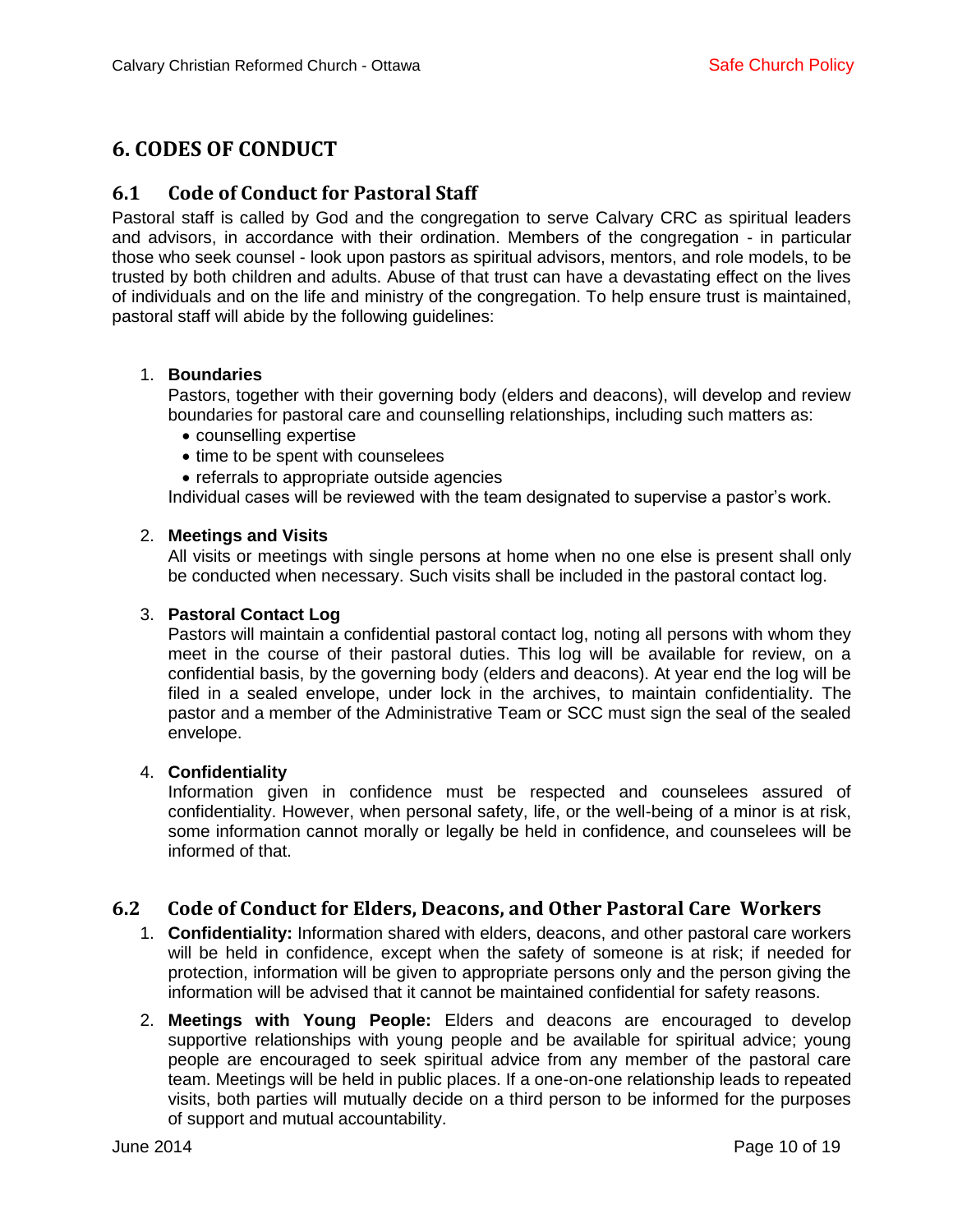- 3. **Visits or meetings with single persons at home** when no one else is present shall normally not be conducted. However, when such visits are necessary or desired, they shall be reported before the visit to a co-worker, an elder or deacon and at the next meeting of the governing body (elders and deacons) or the pastoral care team. The pastoral care provider will establish an accountability relationship with the Ministry Team and report on the number of visits and the general nature of them.
- 4. **Reporting.** All visits shall be reported at the next meeting of the governing body (elders and deacons) or the head of the pastoral care team (pastoral care workers).

#### <span id="page-10-0"></span>**6.3 Code of Conduct for Youth Program Leaders**

The pledge in Appendix I.2 serves as a code of conduct for youth leaders.

### <span id="page-10-1"></span>**7. POLICIES FOR SPECIFIC PROGRAMS**

#### <span id="page-10-2"></span>**7.1 Childcare/Nursery**

- 1. Nursery attendants will be required to read the nursery protection procedures. These procedures, as well as the list of nursery caregivers, will be posted in the nursery.
- 2. Nursery Attendants
	- The nursery will always be staffed by at least two caregivers, who are not members of the same family, and one of whom is an adult. No person will be left alone in charge of the children unless another has gone to get a parent.
	- Adults who are scheduled for nursery service must have another approved adult to replace them, should they be unable to serve. Youth aged 9-17 are welcome to volunteer for the nursery. Youth may not bring friends into the nursery.
- 3. Registry
	- Parents will be asked to sign in when they bring a child and provide each child with his or her name tag. They will also alert the attendants to any condition that may cause problems. They must inform the attendant if someone other than family is picking up their child.
- <span id="page-10-3"></span>4. Specific Procedures
	- Any medical problem that arises will be reported to the parent/guardian immediately.
	- Diapers will be changed in view of others.
	- Nursery attendants will not take a child from the nursery area to an area that is not visible from the main nursery room, except for the lavatory.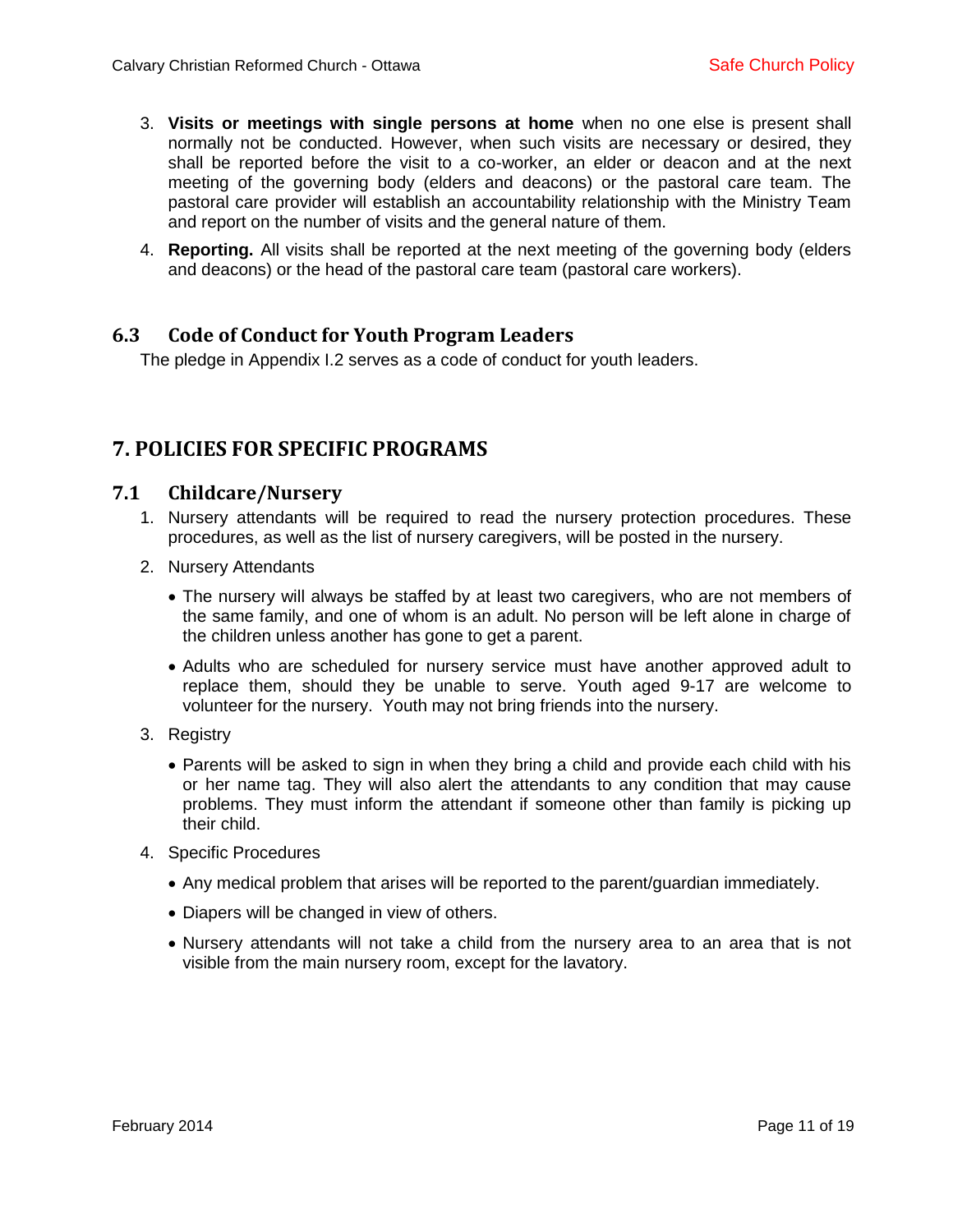#### **7.2 Church School Program**

- 1. The teacher will normally be positioned so that he or she can be seen easily through the windows.
- 2. A teacher plus an assistant, minimum age of 11, will be in charge of each class for ages three, four, and five. Consideration will be given to gender and age in the appointment of teaching teams. Only one member of a family may serve as a teacher or assistant in the same class.
- 3. Children should not leave during class time except for illness, bathroom privileges, or other compelling reasons.
- 4. Children under the age of five will be accompanied to the lavatory. For children who do not require assistance in the toilet, the attendant will remain in the lavatory. For children who require assistance, the attendant will assist the child with the cubicle door left ajar.

#### <span id="page-11-0"></span>**7.3 GEMS and Cadets**

- 1. Boys and girls should not arrive more than ten minutes before the start of their meetings and will be met by their parents/drivers immediately at the end of the program. Parents/guardians are asked not to leave a child when the doors are locked and no counsellor is present. No counsellor shall retain a child for a one-on-one meeting for more than ten minutes after the end of the program.
- *2.* Counsellors should provide adequate supervision of groups. Each Cadets and GEMS function should be supervised by at least two persons, an adult leader and another volunteer at least four years older than the oldest members of the group they are assisting. *See 5.1 Meetings regarding procedures in the event that a teacher or counsellor finds him or herself unexpectedly alone with a group of minors.*
- 3. GEMS and Cadets leaders will identify abusive behaviours among participants in their program and implement strategies to discourage these behaviours.
- 4. If a child needs significant medical attention the parent and/or legal guardian should be notified immediately.
- *5.* Any Cadets or GEMS activities away from the church facility, out of town, or overnight should be conducted in general compliance with the policies in Section 5.1 *General Risk Reduction Strategies.*
- 6. When children are billeted in private homes out of town, or we arrange billeting here for out of town children/youth, no fewer than two children per billet will be the rule.
- 7. Appropriate displays of affection between counsellors and their respective club members are often part of conveying support and encouragement to one another. Such displays of affection should be limited to actions like a brief hug, an arm around the shoulder, and open-handed pat on the back, or a handclasp, and they should not take place in private. A counsellor's or counselee's right to refuse any of these will be respected.

### <span id="page-11-1"></span>**7.4 Clubs for Youth**

1. Youth group leaders will provide supervision for all functions. At least two leaders will be present; if a couple are leading, a third adult should be present.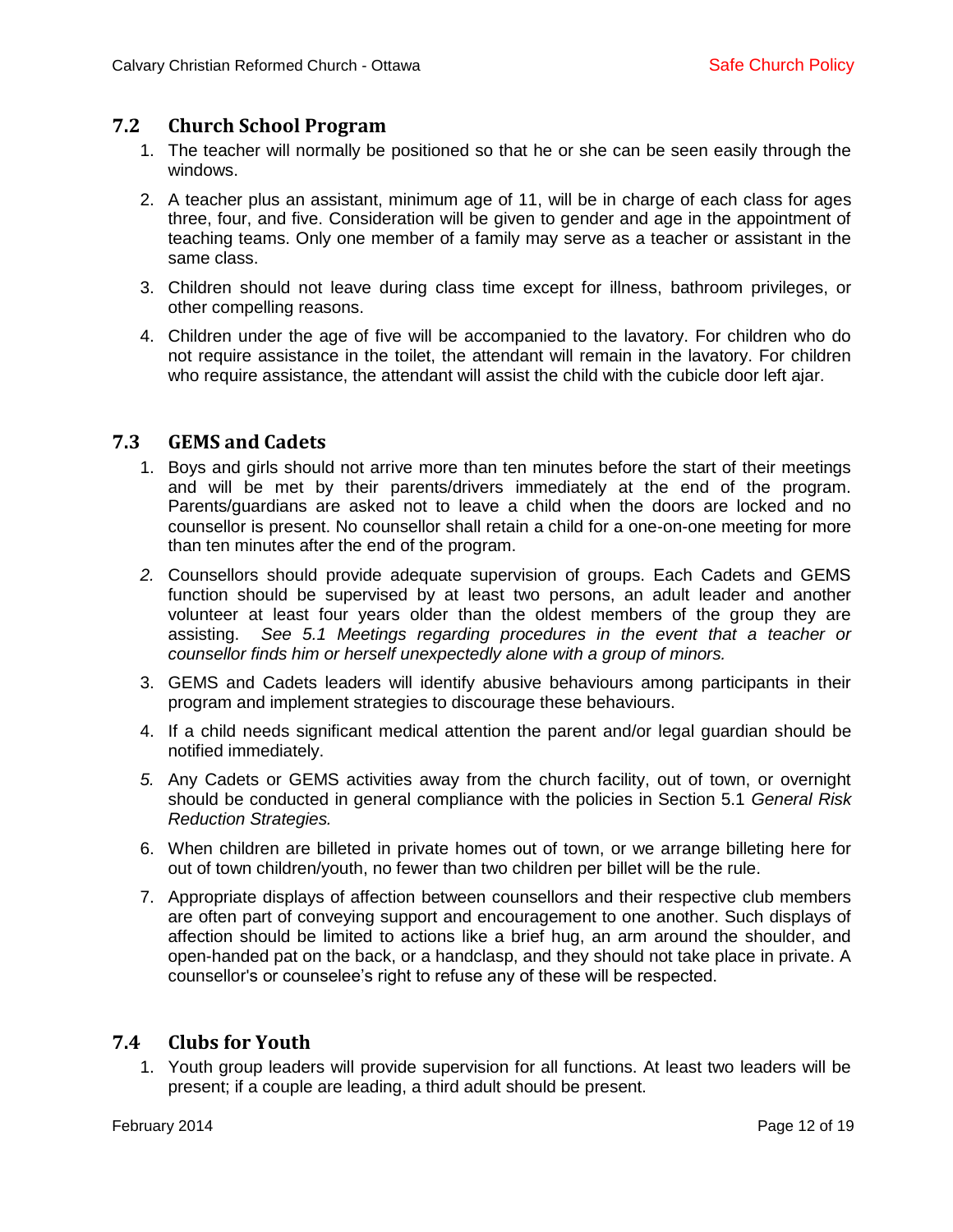- 2. Any activities away from the church facility, out of town, or overnight, will be conducted in general compliance with established policies found in Section 5.1 *General Risk Reduction Strategies.*
- 3. When youth are billeted in private homes out of town, or we arrange billeting here for out of town youth, no fewer than two youth per billet will be the rule.
- 4. Appropriate displays of affection between youth leaders and youth group members are often part of conveying support and encouragement to one another. Such displays of affection should be limited to actions like a brief hug, an arm around the shoulder, and open-handed pat on the back, or a handclasp, and they should not take place in private. A youth leader's or youth group member's right to refuse any of these will be respected.
- 5. Gifts, phone calls, or letters directed to a youth group member by a youth group leader or vice versa should only be ministry-related.

### <span id="page-12-0"></span>**8. ACCOUNTABILITY**

Final responsibility for adherence to this policy rests with the Council of Calvary CRC, which, through its Administrative Team, will appoint a Safe Church Committee (SCC) for the purpose of monitoring implementation in all church activities. Procedures will be adopted, and revised from time to time, for the various activities/functions within the church. These steps will include, but are not necessarily limited to, the following:

- 1. All paid and volunteer leaders will be accountable to the head/coordinator of the program/ministry with which they are involved.
- 2. All leaders of child/youth programs will sign the Safe Church Pledge (Appendix I.3) to indicate agreement with the abuse policy. To ensure that all remain familiar with the Safe Church Policy, the pledge must be signed every 3 years or sooner at the discretion of Safe Church Committee.
- 3. Parents of children will be asked to familiarize themselves with the rules governing a particular activity when their child is enrolled in an activity or program.
- <span id="page-12-1"></span>4. The policy document and revisions approved by the Administrative Team will be dated and kept in a permanent file.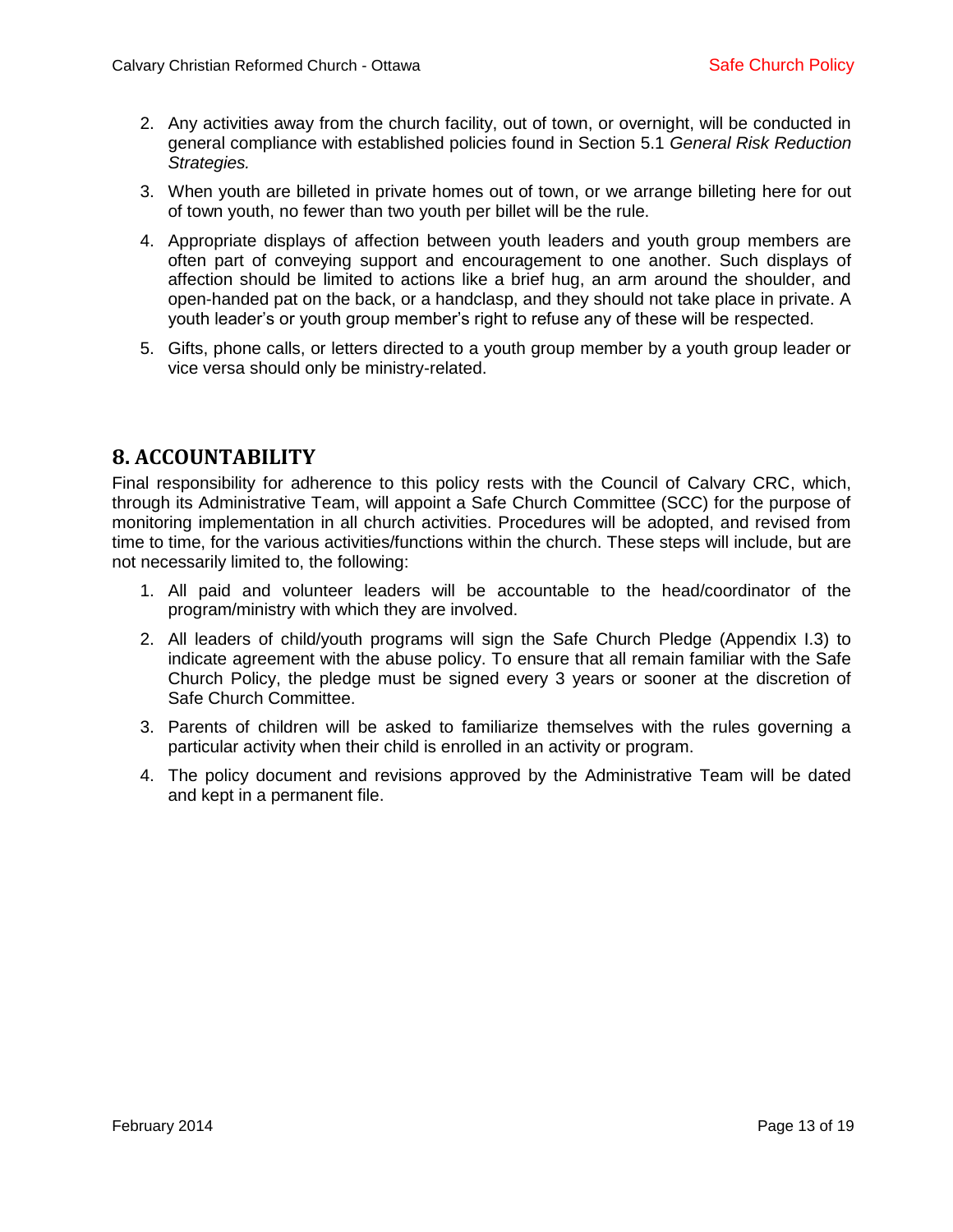### **9. SAFE CHURCH COMMITTEE (SCC) MANDATE Purpose**

The purpose of the SAFE CHURCH COMMITTEE (SCC) of Calvary Church is:

- 1. To provide leadership in the creation of a safe environment for worship, learning and fellowship for all members and visitors of Calvary CRC.
- 2. To provide education resources and training for the recognition and prevention of abuse for youth leaders, volunteers, and staff who participate in church-related programs and activities and assist in the on-going implementation of preventive measures.
- 3. To put into motion a protocol when there is evidence or suspicion of abuse by a person in a leadership position

#### **Responsibility**

The responsibility of the committee is:

- 1. To review the Safe Church Policy and procedures and recommend to the Administrative Team such changes as will be of benefit to the Calvary family.
- 2. To monitor implementation of the policy in all programs and activities that takes place under the auspices of Calvary Church.
- 3. To develop forms and procedures to facilitate consistent terminology and record keeping.
- 4. To maintain the records of signatures, reference checks, and police checks required under this policy. These records will be stored in a locked cabinet in the church.
- *5.* To recommend training resources.
- *6.* To monitor and keep a record of participation in Safe Church training.

#### **Membership**

1. SCC will consist of a minimum of four persons, including both genders, who will serve for a maximum of six consecutive years. One of the members will be appointed as Chair. The Pastor is a member in an advisory capacity. In addition, the Administrative Team will assign one of its members as a representative to the team.

#### **Functioning**

- 1. SCC meets as needed, at least once each year, and also communicates by e-mail. Decisions are made by consensus. Minutes of meetings are recorded.
- 2. SCC reports at least once each year to the Administrative Team on the work of the committee and measures taken for the safety of the church family.
- <span id="page-13-0"></span>3. Persons assigned to SCC will be provided with such training as is necessary to enable them to perform their tasks with wisdom and effectiveness.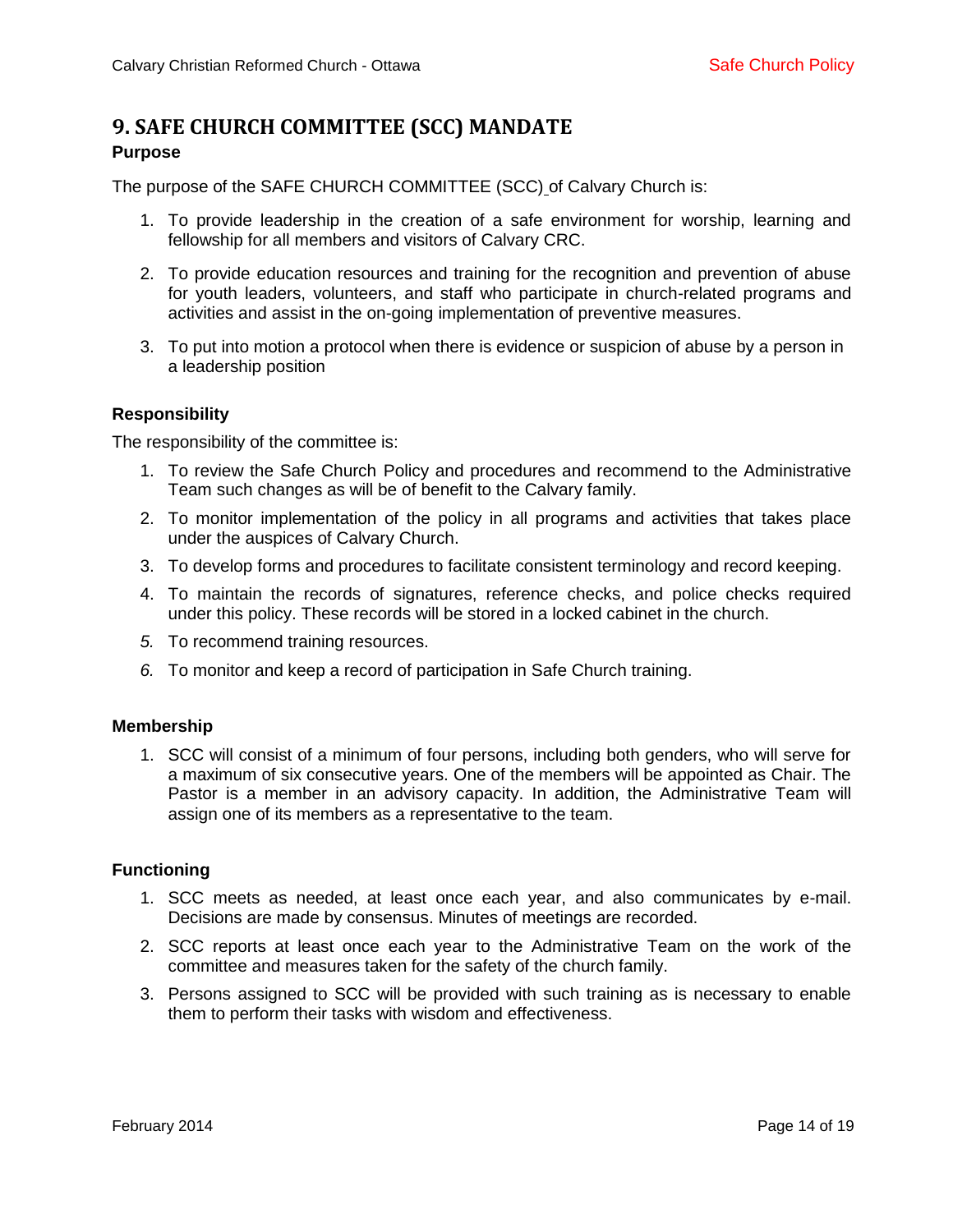# **10. REPORTING OF ABUSE**

#### <span id="page-14-0"></span>**10.1 General Policies**

- 1. Evidence or suspicion of abuse by anyone in a leadership position or of a minor must be reported, but must be handled with care. The purpose of reporting is to stop the abuse, to provide assistance for the victim, and to hold perpetrators accountable and begin the process of correction and redemption.
- 2. Confidentiality will be respected. We will not assume an alleged abuser is guilty before conviction or admission.
- 3. Evidence or disclosure of abuse of a person who is a minor must be reported to civil authorities, in keeping with the provisions of provincial law. Abuse of a person who is not/no longer a minor will be reported to outside authorities only with the consent of the victim, even if the abuse occurred while the person was a minor. In situations where the victim is a vulnerable person, it may be necessary to notify civil authorities.
- 4. All suspicion or disclosure of abuse as described above must be brought to the attention of SCC or the chair of the Administrative Team.
- 5. Calvary CRC recognizes and respects the right of a victim to pursue legal remedies through civil courts, independent of any action taken within the processes established by the CRC. Spiritual support, pastoral help, and other forms of appropriate engagement by the church will be provided, whether or not legal action is taken in a particular case

### <span id="page-14-1"></span>**10.2 Protocol for Reporting Abuse**

- 1. Anyone who has evidence or disclosure of abuse should inform a member of SCC or the chair of the Administrative Team.
- 2. For the purposes of accuracy, the person reporting is asked to write down as soon as possible what was observed or heard and submit it to SCC in confidence.
- 3. SCC will, in consultation with the victim, as appropriate, determine what course of action will be taken, including:
	- referral to the appropriate pastoral team member as a matter requiring pastoral counselling;
	- recommendation that the Administrative Team request that the Safe Church Team of Classis establish a review panel, to engage in fact-finding and provide advice to the church consistory;
	- notification of civil authorities, if required under the provisions of provincial law.
- 4. SCC operates in an advisory capacity to the designated authorities in the church. Any pastoral and/or disciplinary action will be taken by the designated authorities, operating under the established rules of order of the CRC.
- 5. If the situation involves a minor, the incident will be reported to the appropriate civil authorities, under the provision of provincial law. If pastoral staff is available and not implicated, they will call the appropriate authorities. Failing that, if a member of the SCC is available, they will call the appropriate authorities. If neither is available, the person with evidence or disclosure should report, as required by the law. If there is a question about the need to report, advice can be obtained by calling the Children's Aid Society.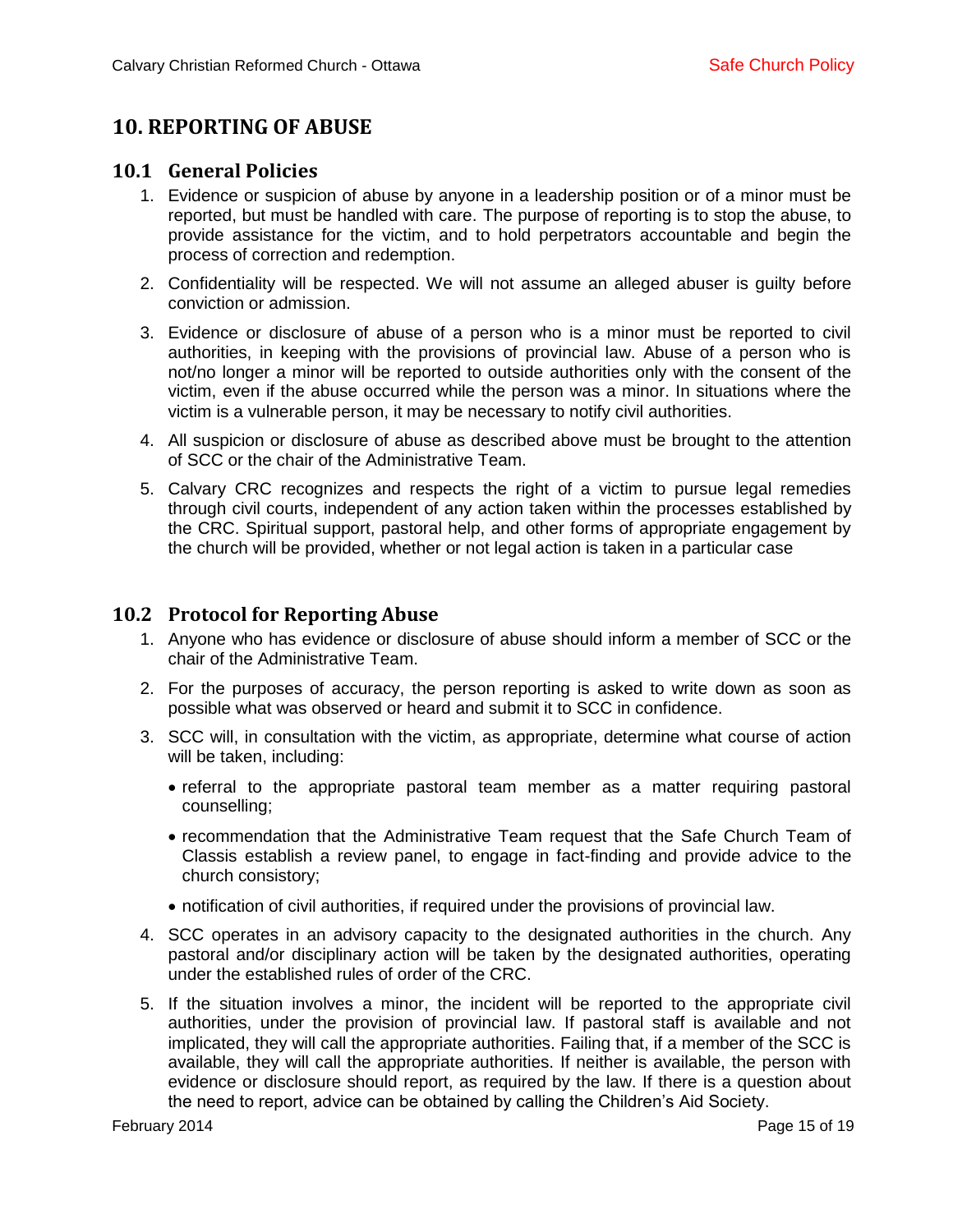- 6. If the situation involves a vulnerable adult who may be subject to provincial trusteeship, SCC will determine the need to notify civil authorities.
- 7. If the situation involves a church leader, matters such as notification, temporary suspension from office, and disciplinary measures will be handled in accordance with the process adopted by the Synod of the CRC. Depending on the circumstances and severity of the incident, suspension from a position, with pay for paid staff, may be temporary to allow time for further investigation, and will be done without prejudice as to the final determination. Suspension may include limitations or conditions on contact with children or other church members, pending the conclusion of a more formal hearing process. Disciplinary measures will be in accordance with the established policies of the Synod of the CRC, including, when appropriate, a permanent ban on holding pastoral office in the CRC.

Revisions:

Original document: Council approval: January, 2010

Revisions: March, 2014 - Council approval: June, 2014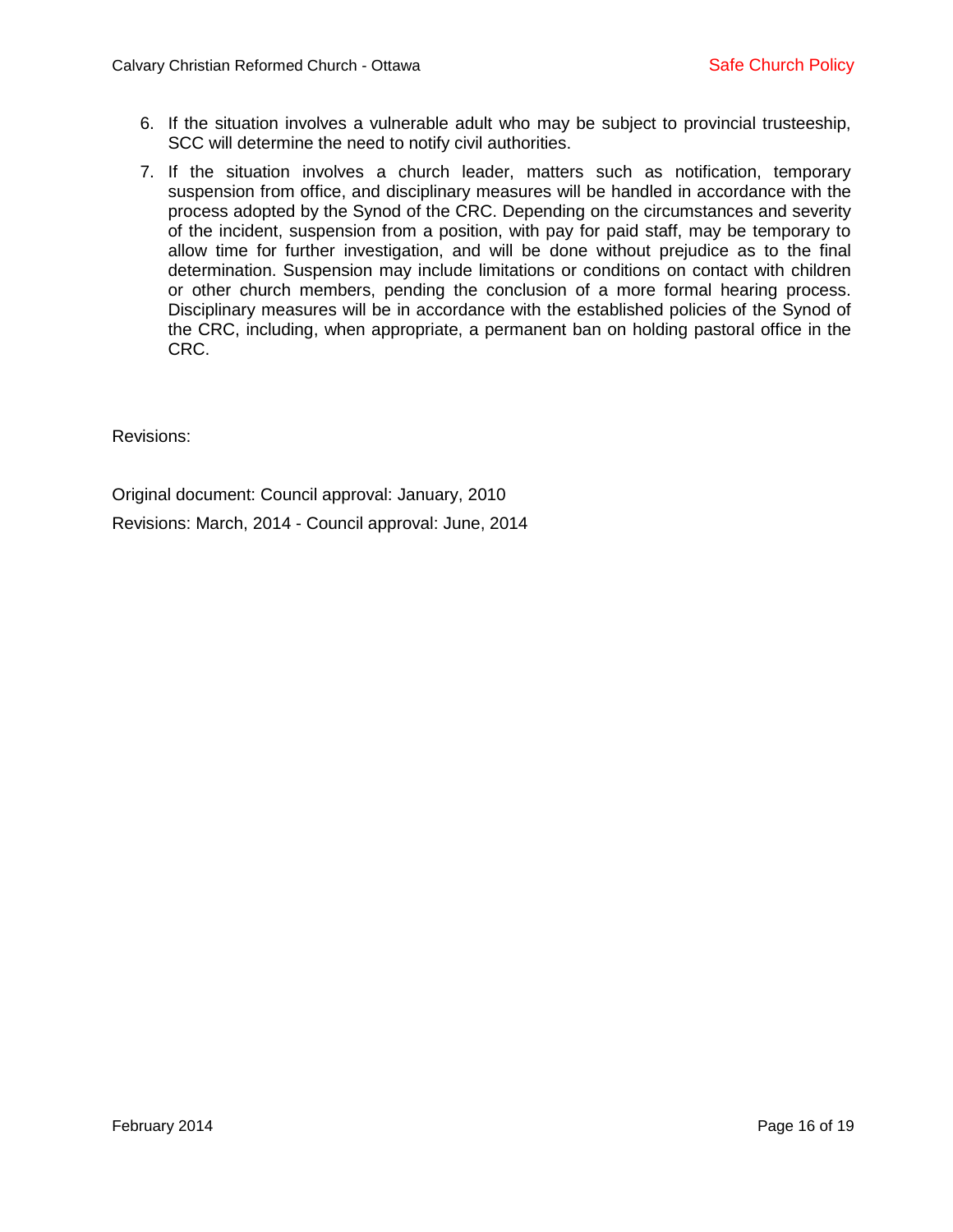#### **APPENDIX I**

#### **TITLE: SAFE CHURCH POLICY FORMS**

# <span id="page-16-0"></span>**APPENDIX I.1 APPLICATION FORM FOR CHILD/YOUTH PROGRAM LEADERS**

I would like to serve in the following church ministry:

| Cadets<br><b>GEMS</b><br>________ Church School<br>Youth Group      |  |
|---------------------------------------------------------------------|--|
| Name:<br>Address:                                                   |  |
| Reference 1 ((Non-relative)                                         |  |
| Reference 2 ((Non-relative)<br>How long have you known this person? |  |

I authorize the listed references to give you any information ( including opinions) they have regarding my character and fitness for youth work. I waive any right I may have to inspect any information provided about me by any person identified in this application. I have read the **Safe Church Policy**.

I promise, with the help of God, to adhere to these guidelines.

\_\_\_\_\_\_\_\_\_\_\_\_\_\_\_\_\_\_\_\_\_\_\_\_\_\_\_\_\_\_\_\_\_\_\_\_\_\_\_\_\_\_\_\_\_\_

Applicant's signature:

February 2014 **Page 17 of 19** Date (d/m/y)  $\frac{1}{2}$   $\frac{1}{2}$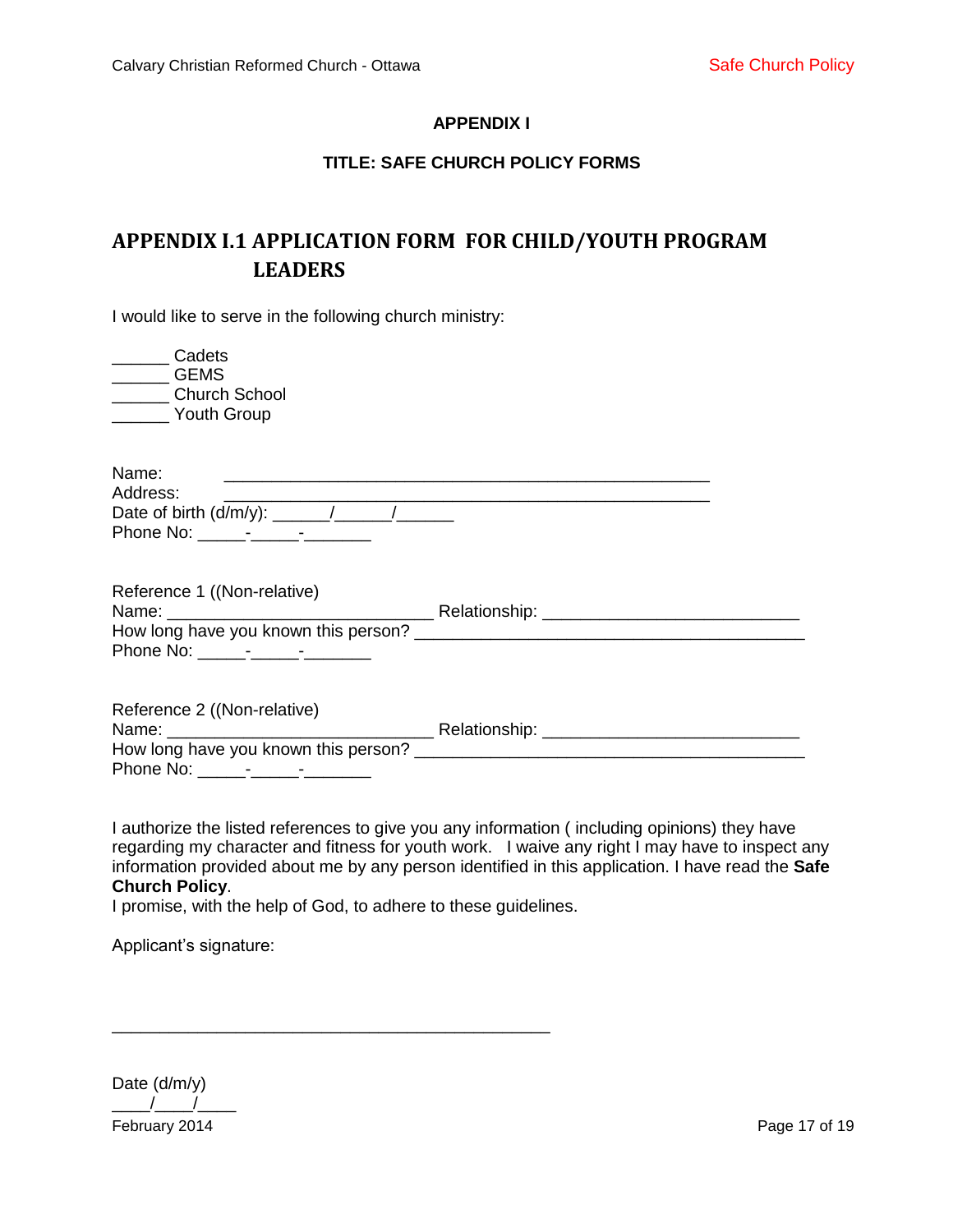## <span id="page-17-0"></span>**APPENDIX I.2 CODE OF CONDUCT FOR CHILD/YOUTH PROGRAM LEADERS**

Believing that God is calling me to serve children or youth in this congregation,

- 1. My first priority is prayerfully to seek the welfare of the children/youth and promote their healthy development spiritually, physically, socially, and educationally.
- 2. I will try to understand and respect the child's/youth's cultural background.
- 3. The activities for which I am responsible will be done to help children/youth grow in faith, become disciples of Christ, and develop loving, caring, and responsible ways of living.
- 4. I will keep parents informed about the program I am teaching and what time it begins and ends.
- 5. I will not knowingly do anything that will damage a child's/youth's trust, and I will try to protect the child/youth from all forms of abuse while he or she is in my care.
- 6. If I suspect that a child/youth may be hurt by the abusive actions or attitudes of another person, I will report that suspicion to a responsible person so that it can be investigated properly.
- 7. I will answer a child's/youth's questions openly and honestly.
- 8. I will work with the children/youth to set agreed guidelines for acceptable behaviour within the group, and expect them to act on the basis of agreed guidelines. If a child consistently breaks the guidelines, I will seek help from other youth leaders and parents to assist me in responding to the child.
- 9. I will try to offer comfort and help to a child/youth who is distressed and will encourage the child to find appropriate help for his/her needs.
- 10.I will ensure that, when I need to meet with a child/youth alone, the discussion will be in an open area such that others can at all times see me with the child. Furthermore, I will inform my activity supervisor and/or the parent(s) or guardian of such meetings.
- 11.I will endeavour to avoid focussing on one child repeatedly for praise or special attention.
- 12.I will pray for each child/youth regularly and let them know that I care about them.

\_\_\_\_\_\_\_\_\_\_\_\_\_\_\_\_\_\_\_\_\_\_\_\_\_\_\_\_\_\_\_\_\_\_\_\_\_\_\_\_\_\_\_\_\_\_\_\_\_\_\_\_\_\_\_\_\_\_\_\_\_\_\_\_\_\_\_\_

\_\_\_\_\_\_\_\_\_\_\_\_\_\_\_\_\_\_\_\_\_\_\_\_\_\_\_\_\_\_\_\_\_\_\_\_\_\_\_\_\_\_\_\_\_\_\_\_\_\_\_\_\_\_\_\_\_\_\_\_\_\_\_\_\_\_\_\_

Signature Date Date